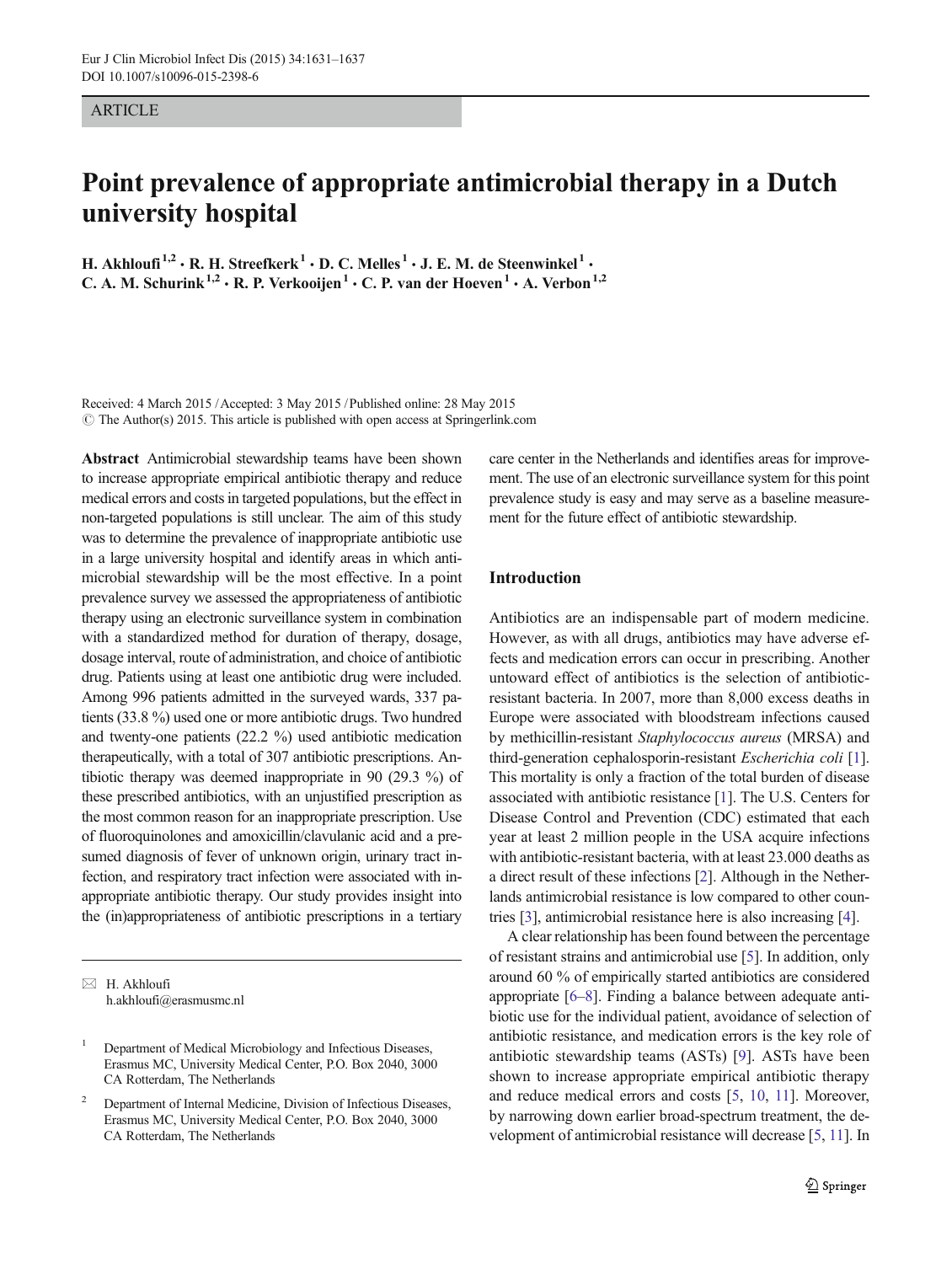a hospital-wide rollout of antimicrobial stewardship, AST intervention was associated with a large reduction in targeted antimicrobial utilization among patients receiving at least 3 days of antimicrobial therapy, but no significant change was observed hospital-wide [[12\]](#page-6-0).

The aim of this study was to determine the prevalence of inappropriate antibiotic use and to identify the areas in which ASTs can have an important impact hospital-wide.

# Materials and methods

## Setting

The Erasmus MC, University Medical Center Rotterdam is a 1,320-bed tertiary care center in Rotterdam with all medical specialties available. In 2012, there were 41,773 admissions and 286,155 bed days.

#### Cross-sectional point prevalence survey

The point prevalence survey of antimicrobial use was performed on May 4th and May 16th 2013. Patients were selected with E-Surveillance, an electronic surveillance system, which has been operational in our hospital since 2011 [[13,](#page-6-0) [14\]](#page-6-0). Originally, it was developed as a tool to automatically select patients suspected of having hospital-acquired infections from a hospital-wide point prevalence population. In this system, patient census data, antibiotic prescriptions, individual antibiotic treatment, infectious disease consultancy reports, laboratory data, microbiological results, vital signs, surgical reports, and radiology reports are integrated. We used E-Surveillance to execute a set of algorithms designed for this study. First, the point prevalence population was automatically created. The study population consisted of all patients in all clinical departments of the Erasmus MC [including a 32-bed general intensive care unit (ICU)], with the exception of the cardiothoracic ICU (18 beds), pediatric (200 beds), and psychiatric wards (77 beds). Then, all patients using at least one antibacterial for systemic use (ATC code starting with J01) on May 4th or May 16th 2013 were marked, with the exception of those patients that received their antibacterial prophylactically. An algorithm differentiated between therapeutic and prophylactic use of the antibacterial based on our hospital's antibiotic policy. The following antibiotic drugs were defined as prophylaxis and excluded by the E-Surveillance system: cotrimoxazole at a dose of 480 mg, amoxicillin/clavulanic acid given once, and cefazolin started preoperatively, intraoperatively, or in a postoperative period without another clear indication. Antibiotics given regarding a prophylactic protocol, such as selective decontamination of the digestive tract, antibiotics for patients with neutropenia, chronic obstructive pulmonary disease (COPD), and feneticillin within a period of 2 years after splenectomy were also defined as prophylaxis.

#### Review of the antibiotic policy

Antibiotic drugs were also considered to be prophylactic if they were recorded as such in patient progress notes. Relevant data elements, such as age, sex, ward, and prescribed antibiotic(s) were retrieved from the E-Surveillance database. The appropriateness of antibiotic therapy was determined for each individual patient by both a clinical microbiologist and an infectious disease consultant, using the standardized method developed by Gyssens et al. [[15](#page-6-0)]. Infection information from the admission day until the prevalence day could be used to assess the appropriateness of antibiotic therapy. Discrepancies were discussed by the reviewers until consensus was reached. Relevant parameters associated with antibiotic use were evaluated and the following classifications were used: appropriate prescription, inappropriate prescription due to incorrect use, incorrect choice or unjustified prescription, and insufficient records for categorization. To evaluate the different relevant parameters a flowchart was used by the reviewers for each prescription, which resulted in classification of the prescription into one of the possible categories shown in Table [1.](#page-2-0) Antibiotic drug prescriptions could be placed in more than one category if they were inappropriate for more than one reason. All data were reviewed in E-Surveillance and, when indicated, by chart review.

Prescribing therapeutic antibiotics was considered justified for an infection that was either community-acquired or nosocomial. A community-acquired infection was defined as documented or suspected infection within 48 h after admission with fever (>38 °C) and/or elevated infection parameters (Creactive protein>10 mg/l, white cell count>11 $\times$ 10<sup>9</sup>/l, or erythrocyte sedimentation rate>20 mm/h) A nosocomial infection was defined as infection meeting the CDC criteria and occurring at least 48 h after admission.

The definition of appropriateness of antibiotic therapy was based on the current local antimicrobial treatment guidelines, which is in line with the national guidelines ([http://www.](http://www.swabid.nl/) [swabid.nl](http://www.swabid.nl/)) and available microbiological results. The antibiotic prescription was defined as inappropriate due to unjustified prescription, when the use of an antibiotic was not indicated because no infection was present. The antibiotic drug prescription was also considered to be inappropriate when the administered antibiotic drug was not in line with the antibiotic guidelines, in case of allergy to the prescribed antibiotic drug, or when a more effective, less toxic, less expensive, and/or less broad-spectrum alternative agent was available. Additionally, antibiotic drug prescription was considered inappropriate in case of incorrect duration, incorrect dosage, incorrect dosage interval, and/or incorrect route of administration (Table [1\)](#page-2-0). For an incorrect dosage,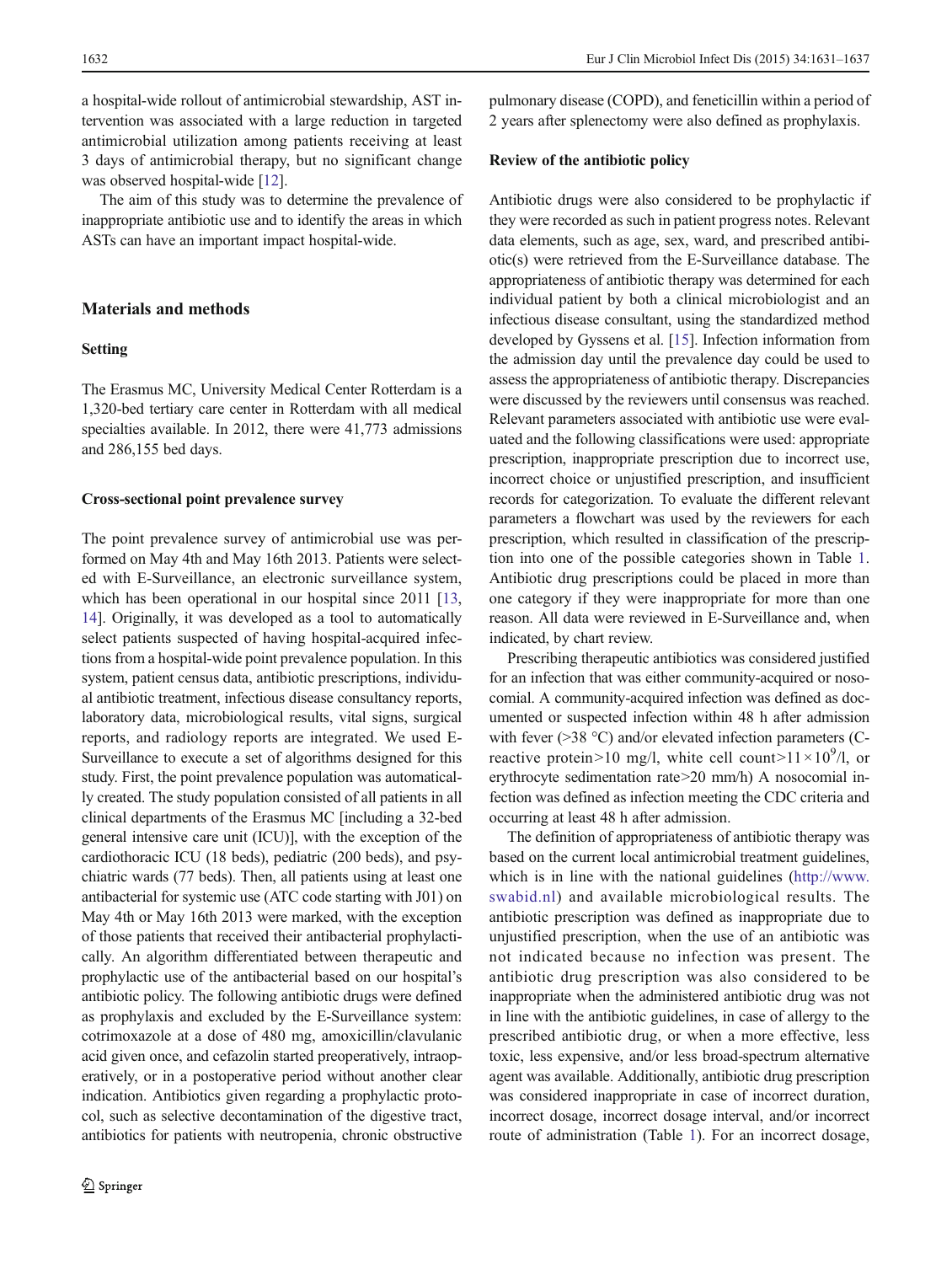#### <span id="page-2-0"></span>Table 1 Categories evaluation of the appropriateness of antimicrobial drug therapy (ADT)

| Categories                                                                                        | Absolute<br>frequency | Percentage of total<br>number of prescriptions |
|---------------------------------------------------------------------------------------------------|-----------------------|------------------------------------------------|
| I. Appropriate ADT                                                                                | 199                   | 64.8                                           |
| II. Inappropriate ADT, due to incorrect use:                                                      | 21 <sup>a</sup>       | 6.8                                            |
| a. Improper duration                                                                              | 10                    | 3.3                                            |
| b. Improper route                                                                                 | 6                     | 2.0                                            |
| c. Improper dosage interval                                                                       | 10                    | 3.3                                            |
| d. Improper dosage                                                                                | 8                     | 2.6                                            |
| III. Inappropriate ADT, due to an incorrect choice:                                               | $25^{\rm a}$          | 8.1                                            |
| a. Allergy to the prescribed antibiotic drug                                                      | 0                     | $\theta$                                       |
| b. Less broad-spectrum alternative agent                                                          | 9                     | 2.9                                            |
| c. Less expensive alternative agent                                                               |                       | 2.3                                            |
| d. Less toxic alternative agent                                                                   | 4                     | 1.3                                            |
| e. More effective alternative agent                                                               | 15                    | 4.9                                            |
| IV. Inappropriate ADT, due to unjustified prescription: use of any antimicrobial is not indicated | 48                    | 15.6                                           |
| V. Insufficient information                                                                       | 18                    | 5.9                                            |

<sup>a</sup> Four antibiotic prescriptions were inappropriate due to incorrect use and choice

kidney and liver function were taken into account, as well as the (available) antibiotic concentration in blood. The route of antibiotic administration was considered incorrect when a patient was able to switch from intravenous (iv) to oral antibiotic drugs when iv drugs had been given for 48 h, the signs and symptoms of infection had improved, and an oral alternative was available. Criteria that needed to be fulfilled were hemodynamically stable; afebrile (i.e., temperature <38 °C for 24 h) ; diagnosis and/or pathogen known or highly probable; oral intake possible; absence of factors interfering with drug resorption and/or bioavailability; no contraindications for oral antibiotics; and no significant interaction with other medication.

### Results

#### Antibiotic use and demographics

At the start of the survey, a total of 996 patients were admitted on the included wards, of which 337 patients (33.8 %) were using one or more antibiotic drugs. Antibiotic drugs were used prophylactically in 116 patients; these patients were excluded from the analysis. Two hundred and twenty-one patients (22.2 %) used antibiotic medication therapeutically, with a total of 307 antibiotic prescriptions. The median age of patients receiving antibiotic therapy was 62.6 years and 42 % was female. In nearly half of the patients (45.3 %), a clinical microbiologist or infectious diseases specialist was consulted. Twenty patients were admitted on both point prevalence dates. These patients used a total of 64 antibiotic drugs. On both days, 15 of these antibiotics were still prescribed for the same diagnosis. Most patients (68.3 %; 151/221) were treated with one antibiotic drug, 57 patients (25.8 %) were treated with two, and 13 (5.9 %) were treated with three or more antibiotic drugs. Combinations of beta-lactam antibiotics plus or minus beta-lactamase inhibitors were the most commonly prescribed antibiotic class, followed by fluoroquinolones.

#### Appropriateness of antibiotic therapy

In total, 90 (29.3 %) of the 307 prescribed antibiotics were classified as inappropriate antimicrobial drug therapy (Table 1). More specifically, for 48 (15.6 %) prescriptions there was no indication for antimicrobial therapy. Twentyfive (8.1 %) prescriptions were an incorrect choice of antibiotic drug, for which a more effective, a less toxic, or a less expensive alternative agent was available. Interestingly, in nearly 36 % of the incorrectly chosen antibiotics, therapy could have been narrowed down. Twenty-one (6.8 %) of the prescribed antibiotic drugs were used incorrectly, mostly due to an incorrect duration of therapy or an improper dosage interval (Table 1).

# Appropriateness of antibiotic therapy according to antibiotic class, diagnosis, and ward

The rate of inappropriate antibiotic therapy varied from nearly 50 % for broad-spectrum antibiotic drugs to 10 % for narrowspectrum penicillins (Table [2\)](#page-3-0). Antibiotic drugs used as empirical therapy in our hospital, such as amoxicillin/clavulanic acid and second-generation cephalosporins, had a higher rate of inappropriate prescriptions than drugs that are more often used in targeted therapy, such as glycopeptides and third-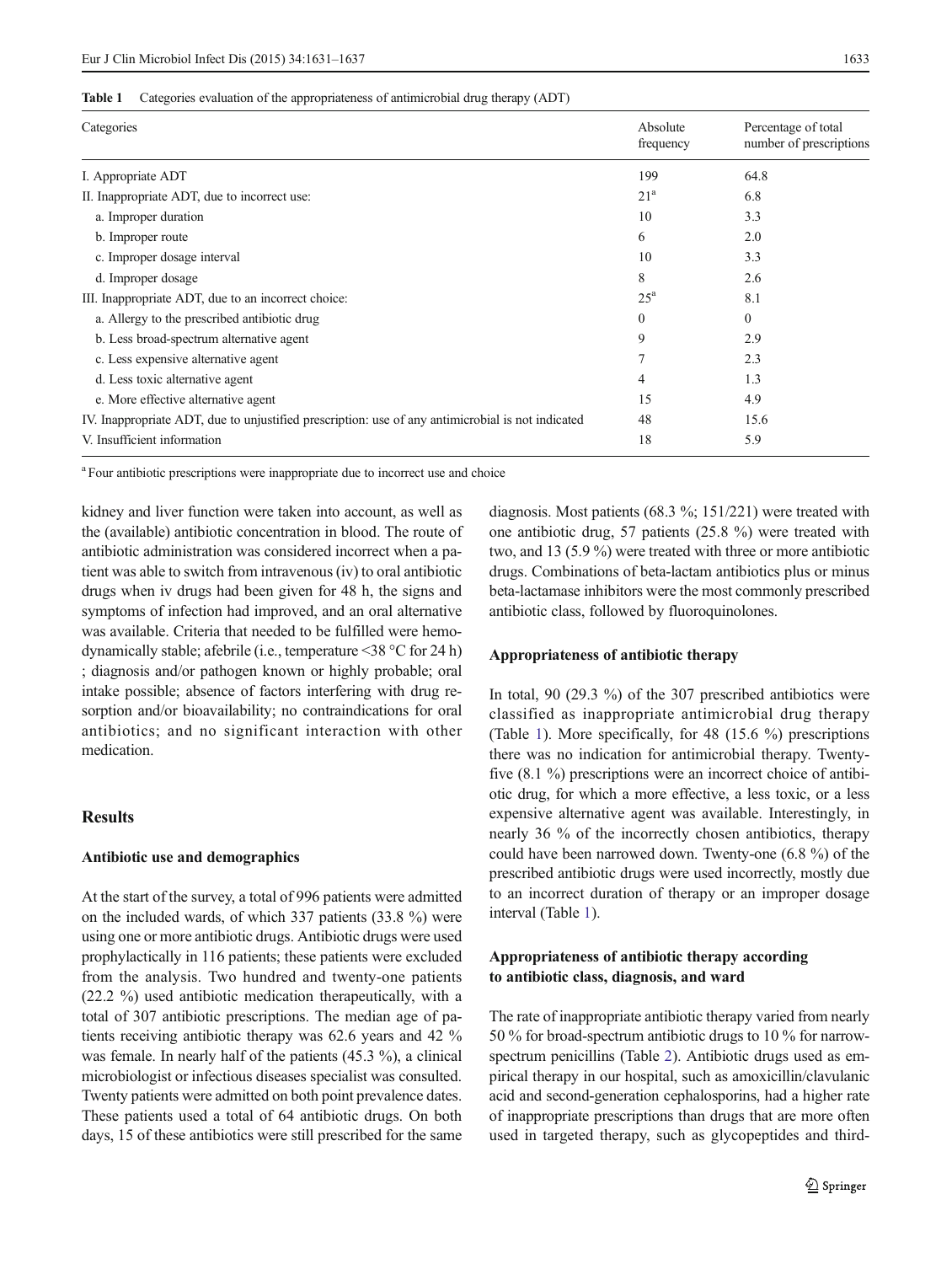<span id="page-3-0"></span>Table 2 Appropriateness of antibiotic prescriptions according to the class of antibiotic<sup>a</sup>

| Antimicrobial agent                             | Number of<br>prescriptions<br>$\frac{6}{6}$ of total) | Number of inappropriate<br>prescriptions | Proportion of inappropriate<br>prescriptions<br>(95 % confidence interval) | $ORb$ for inappropriate<br>prescriptions<br>(95 % confidence interval) |
|-------------------------------------------------|-------------------------------------------------------|------------------------------------------|----------------------------------------------------------------------------|------------------------------------------------------------------------|
| Fluoroquinolones                                | 37(12.1)                                              | 18                                       | $0.49(0.33 - 0.64)$                                                        | Reference                                                              |
| Amoxicillin/clavulanic acid                     | 34(11.1)                                              | 15                                       | $0.44(0.29 - 0.61)$                                                        | $0.88(0.34 - 2.29)$                                                    |
| Meropenem                                       | 28(9.1)                                               | 5                                        | $0.18(0.08 - 0.36)$                                                        | $0.24(0.07-0.77)$                                                      |
| Cephalosporins, second generation               | 27(8.8)                                               | 10                                       | $0.37(0.22 - 0.56)$                                                        | $0.63(0.22 - 1.74)$                                                    |
| Piperacillin/tazobactam                         | 26(8.5)                                               | 8                                        | $0.31(0.17-0.50)$                                                          | $0.50(0.17-1.46)$                                                      |
| Glycopeptides                                   | 22(7.2)                                               | 1                                        | $0.05(0.01-0.22)$                                                          | $0.05(0.01-0.39)$                                                      |
| Narrow-spectrum penicillin <sup>c</sup>         | 19(6.2)                                               | 2                                        | $0.11(0.03 - 0.31)$                                                        | $0.12(0.02-0.59)$                                                      |
| Penicillins with extended spectrum <sup>d</sup> | 18(5.9)                                               | 3                                        | $0.17(0.06 - 0.39)$                                                        | $0.21(0.05 - 0.88)$                                                    |
| Macrolides                                      | 16(5.2)                                               | 6                                        | $0.38(0.18-0.61)$                                                          | $0.75(0.22-2.60)$                                                      |
| Cephalosporins, third generation                | 15(4.9)                                               | 2                                        | $0.13(0.04 - 0.38)$                                                        | $0.17(0.03 - 0.85)$                                                    |
| Metronidazole                                   | 12(3.9)                                               | 2                                        | $0.17(0.05 - 0.45)$                                                        | $0.20(0.04-1.04)$                                                      |
| Aminoglycosides                                 | 12(3.9)                                               | 2                                        | $0.17(0.05 - 0.45)$                                                        | $0.25(0.05-1.34)$                                                      |
| Polymyxins <sup>e</sup>                         | 10(3.3)                                               | 4                                        | $0.40(0.17-0.69)$                                                          | $1.00(0.22 - 4.63)$                                                    |
| Clindamycin                                     | 9(2.9)                                                |                                          | $0.11(0.02 - 0.44)$                                                        | $0.13(0.01-1.11)$                                                      |
| Trimethoprim/sulfonamide                        | 9(2.9)                                                | 6                                        | $0.67(0.35-0.88)$                                                          | $2.00(0.43 - 9.26)$                                                    |
| Other <sup>f</sup>                              | 13(4.2)                                               | 5                                        | $0.38(0.18 - 0.64)$                                                        | $0.83(0.22 - 3.23)$                                                    |
| Total                                           | 307 (100)                                             | 90                                       |                                                                            |                                                                        |

<sup>a</sup> Eighteen prescriptions could not be assessed because of insufficient information

 $b$  OR odds ratio

c Narrow-spectrum penicillin: penicillin and flucloxacillin

<sup>d</sup> Penicillins with extended spectrum: amoxicillin and piperacillin

e Polymyxins: colistin

f Other: linezolid, nitrofurantoin, rifampicin, doxycycline, sulfadiazine

generation cephalosporins. Antibiotic therapy prescribed for respiratory tract infections (30.6 % of the total prescriptions) was inappropriate in 38 % and for urinary tract infections (20  $\%$  of the total prescriptions) in 45  $\%$  (Table [3](#page-4-0)). Most antibiotic drugs were prescribed on only three wards: lung diseases (18.6 %), surgery (17.3 %), and internal medicine (14.7 %). Of all the medical specializations, neurosurgery has the highest percentage of inappropriate antibiotic drug therapy  $(44 \%)$  $(44 \%)$  $(44 \%)$  (Table 4).

## Discussion

In our tertiary care hospital, antibiotic drugs are used in 33.8 % of the adult patients in general wards and 22.2 % is used therapeutically. Of the patients prescribed antibiotics therapeutically, 90 (29.3 %) antibiotic prescriptions were inappropriate. The highest percentage of inappropriately prescribed antibiotic drugs was due to unjustified use, i.e., no antibiotic use was deemed indicated. Improper dosing intervals and incorrect duration were also commonly found, as well as prescription of an antibiotic drug when a more effective alternative was available.

Urinary tract infection and respiratory tract infection were the infections with the highest inappropriate antimicrobial drug therapy. Our data offer areas of possible intervention by antimicrobial stewardship. In the future, repeated audits of the appropriateness of antimicrobial therapy will give insight into the effectiveness of interventions aimed at improving antibiotic drug use and, thus, the effect of ASTs.

Point prevalence surveys are useful tools to assess appropriate antibiotic use [\[7\]](#page-5-0). However, the required time investment and limited human resources can constitute a barrier to perform such surveys. The time investment depends on the size of the hospital, the kind of patients, the experience of the reviewer, and a possible combination with other surveys, such as point prevalence studies of infections. The time needed to perform these surveys has been reported to be 10–20 min per patient (personal communication with dr. P.R. Ingram [\[16](#page-6-0)] and I. Willemsen [[7\]](#page-5-0)). Our study is, to our knowledge, the first to use a computer-based surveillance system to estimate the point prevalence of antibiotic use. With the use of our electronic surveillance system, with automatic selection of patients and extraction of data needed, it took us 5–10 min per patient. Using E-Surveillance, we could determine the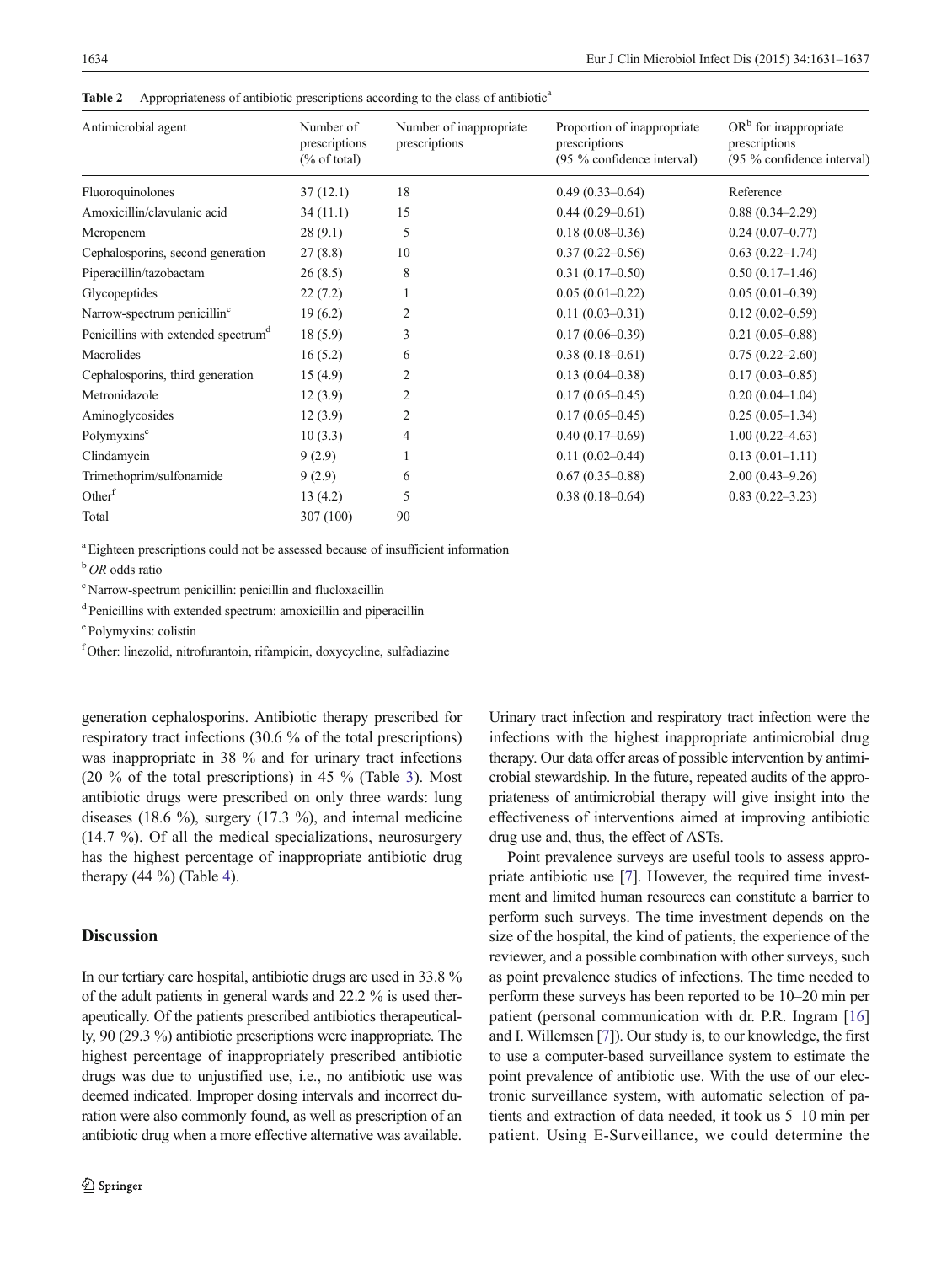<span id="page-4-0"></span>

| Table 3 | Appropriateness of antibiotic therapy by diagnosis <sup>a</sup> |  |  |
|---------|-----------------------------------------------------------------|--|--|
|---------|-----------------------------------------------------------------|--|--|

| Diagnosis                                   | Number of<br>prescriptions<br>$\frac{6}{6}$ of total) | Number of inappropriate<br>prescriptions | Proportion of inappropriate<br>prescriptions<br>$(95\%$ confidence interval) | $ORb$ for inappropriate<br>prescriptions<br>$(95\%$ confidence interval) |
|---------------------------------------------|-------------------------------------------------------|------------------------------------------|------------------------------------------------------------------------------|--------------------------------------------------------------------------|
| Respiratory tract infection                 | 94(30.6)                                              | 36                                       | $0.38(0.29 - 0.48)$                                                          | Reference                                                                |
| Bacteremia                                  | 68(22.1)                                              | 11                                       | $0.16(0.09 - 0.27)$                                                          | $0.33(0.15-0.72)$                                                        |
| Intra-abdominal infection                   | 22(7.2)                                               | 4                                        | $0.18(0.07-0.39)$                                                            | $0.36(0.11-1.16)$                                                        |
| Urinary tract infection                     | 20(6.5)                                               | 9                                        | $0.45(0.26 - 0.66)$                                                          | $1.53(0.55-4.22)$                                                        |
| Skin and soft tissue infection <sup>c</sup> | 15(4.9)                                               |                                          | $0.07(0.01 - 0.30)$                                                          | $0.13(0.02-1.0)$                                                         |
| Fever of unknown origin                     | 13 (4.2)                                              | 8                                        | $0.69(0.42 - 0.87)$                                                          | $3.06(0.86 - 10.90)$                                                     |
| Other <sup>d</sup>                          | 75(24.4)                                              | 21                                       | $0.40(0.30-0.51)$                                                            | $0.63(0.33-1.22)$                                                        |
| Total                                       | 307(100)                                              | 90                                       |                                                                              |                                                                          |

<sup>a</sup> Per antibiotic prescription on date X, 18 prescriptions could not be assessed because of insufficient information

<sup>b</sup> OR odds ratio

<sup>c</sup> Skin and soft tissue infection: erysipelas, cellulitis, hidradenitis suppurativa, panaritium, decubitus

<sup>d</sup> Other: less than ten prescriptions per diagnosis

prevalence of antibiotic drugs in a shorter time period than other methods, circumventing laborious efforts of the inspection and collection of data on the wards [\[7](#page-5-0), [16](#page-6-0)].

The prevalence of antibiotic use corresponds to the Dutch point prevalence study in 32 hospitals by the Prevention of Nosocomial Infections through Surveillance (PREZIES) network, which showed that 32 % of all admitted patients  $(N=9, 1)$ 599) received antibiotic drugs [\[4](#page-5-0)]. An Australian hospital-wide point prevalence study showed 47 % inappropriate antibiotic drug use in 199 adult patients from all wards of a tertiary hospital using also the method developed by Gyssens et al. [\[15,](#page-6-0) [16\]](#page-6-0). In contrast to our study, in which risk factors for inappropriate antibiotic prescribing included respiratory infections, fluoroquinolone or amoxicillin/clavulanic acid use, and neurosurgical care, Ingram et al. found bone/joint infections, creatinine level >120 mmol/l, carbapenem or macrolide use, and being under the care of the aged care/rehabilitation team to be risk factors. In a Dutch study 10 years ago in a 1,350-bed teaching hospital including all medical specialties, inappropriate antibiotic use was 37 %, with fluoroquinolone use being the only statistically significant risk factor [[7\]](#page-5-0). The higher inappropriate use in the other two studies may be explained by a difference in time [\[7\]](#page-5-0), country [[16](#page-6-0)], and the fact that we did not include antibiotic drugs that were given prophylactically.

| Medical specialization      | Number of<br>prescriptions<br>$\frac{6}{6}$ of total) | Number of<br>inappropriate<br>prescriptions | Proportion of inappropriate<br>prescriptions<br>(95 % confidence interval) | $ORb$ for inappropriate<br>prescriptions<br>$(95\%$ confidence interval) |
|-----------------------------|-------------------------------------------------------|---------------------------------------------|----------------------------------------------------------------------------|--------------------------------------------------------------------------|
| Lung diseases               | 57(18.6)                                              | 16                                          | $0.28(0.18-0.41)$                                                          | Reference                                                                |
| Surgery                     | 53 (17.3)                                             | 17                                          | $0.32(0.21 - 0.45)$                                                        | $1.25(0.55-2.82)$                                                        |
| Internal medicine           | 45(14.7)                                              | 12                                          | $0.27(0.16 - 0.41)$                                                        | $1.03(0.42 - 2.48)$                                                      |
| Hematology                  | 25(8.1)                                               | 9                                           | $0.36(0.20-0.55)$                                                          | $0.49(0.15-1.65)$                                                        |
| Neurosurgery                | 18(5.9)                                               | 8                                           | $0.44(0.25-0.66)$                                                          | $2.28(0.75 - 6.94)$                                                      |
| Gastroenterology/hepatology | 16(5.2)                                               | 6                                           | $0.38(0.18 - 0.61)$                                                        | $1.71(0.52 - 5.58)$                                                      |
| Neurology                   | 14(4.6)                                               | 6                                           | $0.43(0.21 - 0.67)$                                                        | $1.92(0.58 - 6.42)$                                                      |
| Cardiology                  | 14(4.6)                                               | 6                                           | $0.43(0.21 - 0.67)$                                                        | $2.20(0.64 - 7.55)$                                                      |
| Urology                     | 12(3.9)                                               | $\overline{2}$                              | $0.17(0.05 - 0.45)$                                                        | $0.64(0.12-3.35)$                                                        |
| Orthopedics                 | 10(3.3)                                               | 3                                           | $0.30(0.11-0.60)$                                                          | $1.10(0.25-4.78)$                                                        |
| Thoracic surgery            | 10(3.3)                                               | $\overline{2}$                              | $0.20(0.06 - 0.51)$                                                        | $1.71(0.26 - 11.20)$                                                     |
| Other <sup>c</sup>          | 33(10.7)                                              | 8                                           | $0.24(0.13-0.41)$                                                          | $0.98(0.36-2.65)$                                                        |

Table 4 Appropriateness of antibiotic therapy by medical specialization<sup>a</sup>

<sup>a</sup> Per antibiotic prescription on date X, 18 prescriptions could not be assessed because of insufficient information

 $b$  OR odds ratio

<sup>c</sup> Other: less than ten prescriptions per medical specialization. Medical specialization in this category: ear, nose, and throat; oncology; dermatology; geriatrics; gynecology; radiotherapy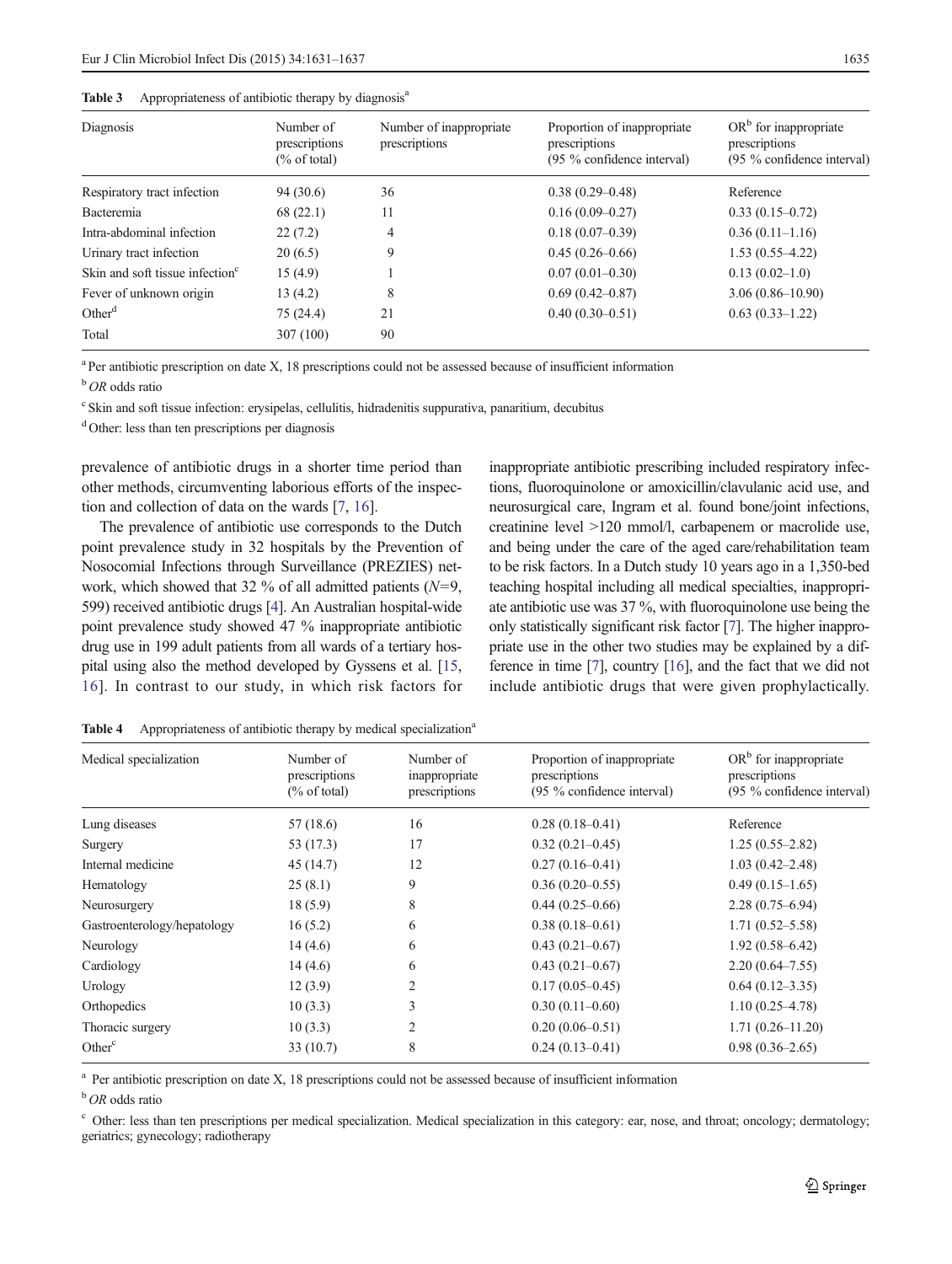<span id="page-5-0"></span>Another explanation might be that in about half of the patients in our study an infectious disease specialist or clinical microbiologist was involved, probably leading to a lower rate of inappropriately prescribed antibiotic therapy [5, [10](#page-6-0)–[12](#page-6-0)].

Inappropriate use of antibiotic drugs is an important determinant in the development of antimicrobial resistance [[17,](#page-6-0) [18\]](#page-6-0). For instance, in Europe, antimicrobial resistance is higher in the south of Europe, where much more antibiotic therapy is prescribed compared to Northern Europe [3, [19](#page-6-0)]. Our study and others [7, [16\]](#page-6-0) have shown that inappropriate use of antibiotic drugs is high, partly because of unjustified antibiotic prescription [[20](#page-6-0)–[22\]](#page-6-0). This may be explained by insecurity about a diagnosis of infection [\[23](#page-6-0)], as shown by insufficient documented information for antibiotic use in medical records [\[24\]](#page-6-0). Our study provides insight into the areas of inappropriate antibiotic use and, thus, for areas in which interventions may be successful. The importance of the identification of such areas was shown in the rollout of antimicrobial stewardship in a tertiary hospital in Toronto. Among patients meeting stewardship criteria, a 21 % reduction in targeted antibiotic utilization was shown, whereas no significant change was found in all admitted patients [[12\]](#page-6-0).

Our study has some limitations. With the electronic surveillance system we used, access to the medical records of patients on cardiac and thoracic ICUs was lacking. Since antibiotic use is high in ICUs, the prevalence of antibiotic use in our hospital may have been lower than expected. However, our results were in concordance with the antibiotic use in other hospitals as shown by the PREZIES data [4]. Another aspect is the inclusion of antibiotics that were prescribed on both days. These antibiotics were included in the analysis because the time difference of 12 days may have resulted in a change of appropriateness of antibiotic therapy, such as, for instance, the duration of therapy.

One of the methods to optimize antibiotic stewardship is a clinical decision support system (CDSS) [9, [25\]](#page-6-0). Different studies have shown that a CDSS leads to more appropriate antibiotic treatments [[26](#page-6-0)–[30](#page-6-0)]. The surveillance system used in this study has been developed to easily determine infection rates in specialized patient populations, such as postoperative wound infections in surgical patients [[13](#page-6-0)] and will be developed further as an early warning system for nosocomial infections [[14](#page-6-0)]. This system might be upgraded to an integrated computer-assisted decision support system. However, our study has shown that nearly 6 % of patients could not be evaluated for appropriateness of antibiotic use due to insufficient information. This has to be taken into account when a CDSS will be introduced.

In conclusion, our study provides insight into the appropriateness of antibiotic prescriptions in a tertiary care center in the Netherlands and identifies areas for improvement. We used an electronic surveillance system, thereby making the point prevalence study less time consuming and laborious. A

point prevalence study for antibiotic use can be an effective tool to assess the effect of antibiotic stewardship either by an AST or a CDSS.

Acknowledgments For providing assistance, we would like to thank D.A.M.C. van de Vijver, G.M. Chong, and C. Rokx.

Funding This project has been supported by a grant from ZonMW (project number 836021021).

Conflict of interest The authors declare that they have no conflict of interest.

Open Access This article is distributed under the terms of the Creative Commons Attribution 4.0 International License (http:// creativecommons.org/licenses/by/4.0/), which permits unrestricted use, distribution, and reproduction in any medium, provided you give appropriate credit to the original author(s) and the source, provide a link to the Creative Commons license, and indicate if changes were made.

#### References

- 1. de Kraker ME, Davey PG, Grundmann H; BURDEN study group (2011) Mortality and hospital stay associated with resistant Staphylococcus aureus and Escherichia coli bacteremia: estimating the burden of antibiotic resistance in Europe. PLoS Med 8(10): e1001104
- 2. US Centers for Disease Control and Prevention (CDC) (2013) Antibiotic resistance threats in the United States, 2013. Available online at: <http://www.cdc.gov/drugresistance/threat-report-2013/>
- 3. European Antimicrobial Resistance Surveillance Network (EARSS) (2009) EARSS annual report 2008: on-going surveillance of S. pneumoniae, S. aureus, E. coli, E. faecium, E. faecalis, K. pneumoniae, P. aeruginosa. Available online at: [http://www.](http://www.nsih.be/ears-net/downloads1/2008_EARSS_Annual_Report.pdf) [nsih.be/ears-net/downloads1/2008\\_EARSS\\_Annual\\_Report.pdf](http://www.nsih.be/ears-net/downloads1/2008_EARSS_Annual_Report.pdf)
- 4. NETHMAP/MARAN (2013) Consumption of antimicrobial agents and antimicrobial resistance among medically important bacteria in the Netherlands. Monitoring of antimicrobial resistance and antibiotic usage in animals in the Netherlands in 2012. Available online at: [http://www.wageningenur.nl/upload\\_mm/7/8/9/52388c6c-858c-](http://www.wageningenur.nl/upload_mm/7/8/9/52388c6c-858c-483c-b57d-227029fe778a_005738_Nethmap_2013%20def_web.pdf)[483c-b57d-227029fe778a\\_005738\\_Nethmap\\_2013%20def\\_web.](http://www.wageningenur.nl/upload_mm/7/8/9/52388c6c-858c-483c-b57d-227029fe778a_005738_Nethmap_2013%20def_web.pdf) [pdf](http://www.wageningenur.nl/upload_mm/7/8/9/52388c6c-858c-483c-b57d-227029fe778a_005738_Nethmap_2013%20def_web.pdf). Cited 26 July 2013
- 5. Mouton RP, Glerum JH, van Loenen AC (1976) Relationship between antibiotic consumption and frequency of antibiotic resistance of four pathogens—a seven-year survey. J Antimicrob Chemother 2(1):9–19
- 6. Kerremans JJ, Verbrugh HA, Vos MC (2012) Frequency of microbiologically correct antibiotic therapy increased by infectious disease consultations and microbiological results. J Clin Microbiol 50(6):2066–2068
- 7. Willemsen I, Groenhuijzen A, Bogaers D, Stuurman A, van Keulen P, Kluytmans J (2007) Appropriateness of antimicrobial therapy measured by repeated prevalence surveys. Antimicrob Agents Chemother 51(3):864–867
- 8. Kerremans JJ, Verboom P, Stijnen T, Hakkaart-van Roijen L, Goessens W, Verbrugh HA, Vos MC (2008) Rapid identification and antimicrobial susceptibility testing reduce antibiotic use and accelerate pathogen-directed antibiotic use. J Antimicrob Chemother 61(2):428–435
- 9. Dellit TH, Owens RC, McGowan JE Jr, Gerding DN, Weinstein RA, Burke JP, Huskins WC, Paterson DL, Fishman NO, Carpenter CF, Brennan PJ, Billeter M, Hooton TM; Infectious Diseases Society of America; Society for Healthcare Epidemiology of